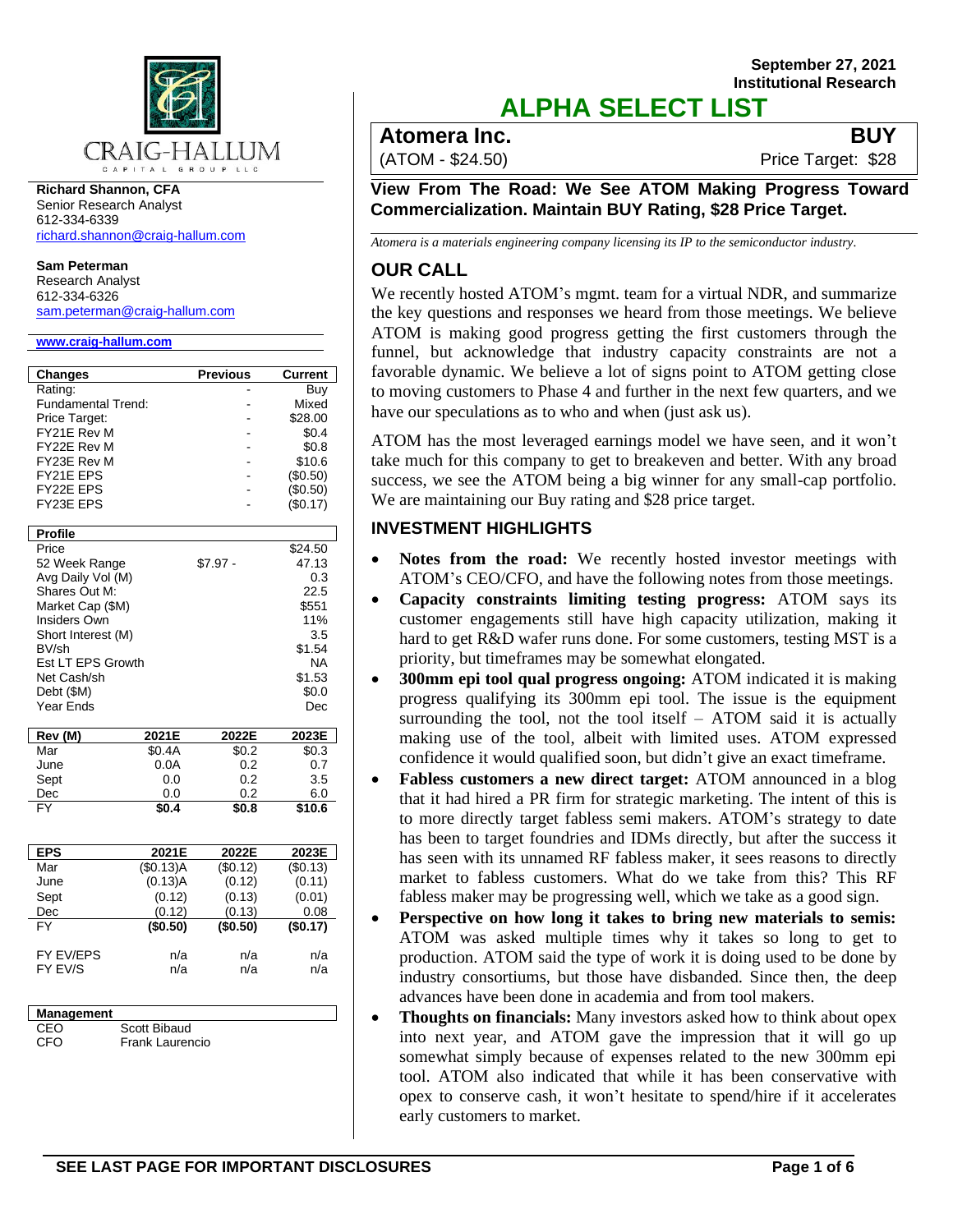

• **Could ATOM be a takeout candidate?** A few investors asked this question, to which ATOM gave their thoughts (and we will add some of our own). ATOM doesn't think it makes sense for a tool maker to acquire it, as it removes some segment of the market not served by that tool maker (although we believe AMAT has a high share). We do think an IP provide makes sense, and since SNPS has a good view of ATOM's technology from its position as the only TCAD tool in the market, we think that is a good bet. ATOM suggests it could get acquired by an IDM, but does limit the market somewhat. Ultimately, we don't think this happens until at least one customer ramps to volume with no issues.

# **STOCK OPPORTUNITY**

Given the early stage nature of ATOM, we assess the stock's potential using a probability-weighted scenario analysis based on the number of fabs ATOM could license to if it is able to convert its Phase 3/Phase 4 engagements into paying customers.

We outline three different scenarios based on the number of average-sized fabs that ultimately ramp to volume: base (7 fabs), upside (20) and moonshot (50) cases. Our revenue model assumes that an average-sized fab can produce 147K wafers/quarter (200mm equivalent), each of which has an ASP of \$1150, a 2% royalty rate and 60% max utilization of the fab. Our analysis assumes GM of 95% (likely to be higher than this), with opex scaling to some degree based on number of customers, some dilution in shares and a modest tax rate.

|                | 2024 |      |          | <b>Base Upside Moonshot</b> |                |
|----------------|------|------|----------|-----------------------------|----------------|
| Fabs           |      | 7    | 15       | 50                          |                |
| Sales          |      | 49.9 | 115.9    | 272.5                       |                |
| GМ             |      | 95%  | 95%      | 95%                         |                |
| Opex           |      | 18.6 | 26.2     | 31.4                        |                |
| EBIT           |      | 28.9 | 83.9     | 227.4                       |                |
| margin         |      | 58%  | 72%      | 83%                         |                |
| Net income     |      | 26.0 | 71.5     | 182.0                       |                |
| Shares OS      |      | 26   | 26       | 26                          |                |
| <b>EPS</b>     |      | 1.00 | 2.75     | 7.00                        |                |
| tax rate       |      | 10%  | 15%      | 20%                         |                |
| <b>Targets</b> |      |      |          |                             | <b>Wtd Ave</b> |
| EV/EPS         |      | 20   | 25       | 30                          |                |
| Target         |      | \$14 | \$<br>48 | -\$<br>146                  | \$<br>28       |
| Weighting      |      | 75%  | 20%      | 5%                          |                |

*Source: Craig-Hallum*

Based on the above analysis, we arrive at a weighted-average price target of \$28 for shares of ATOM.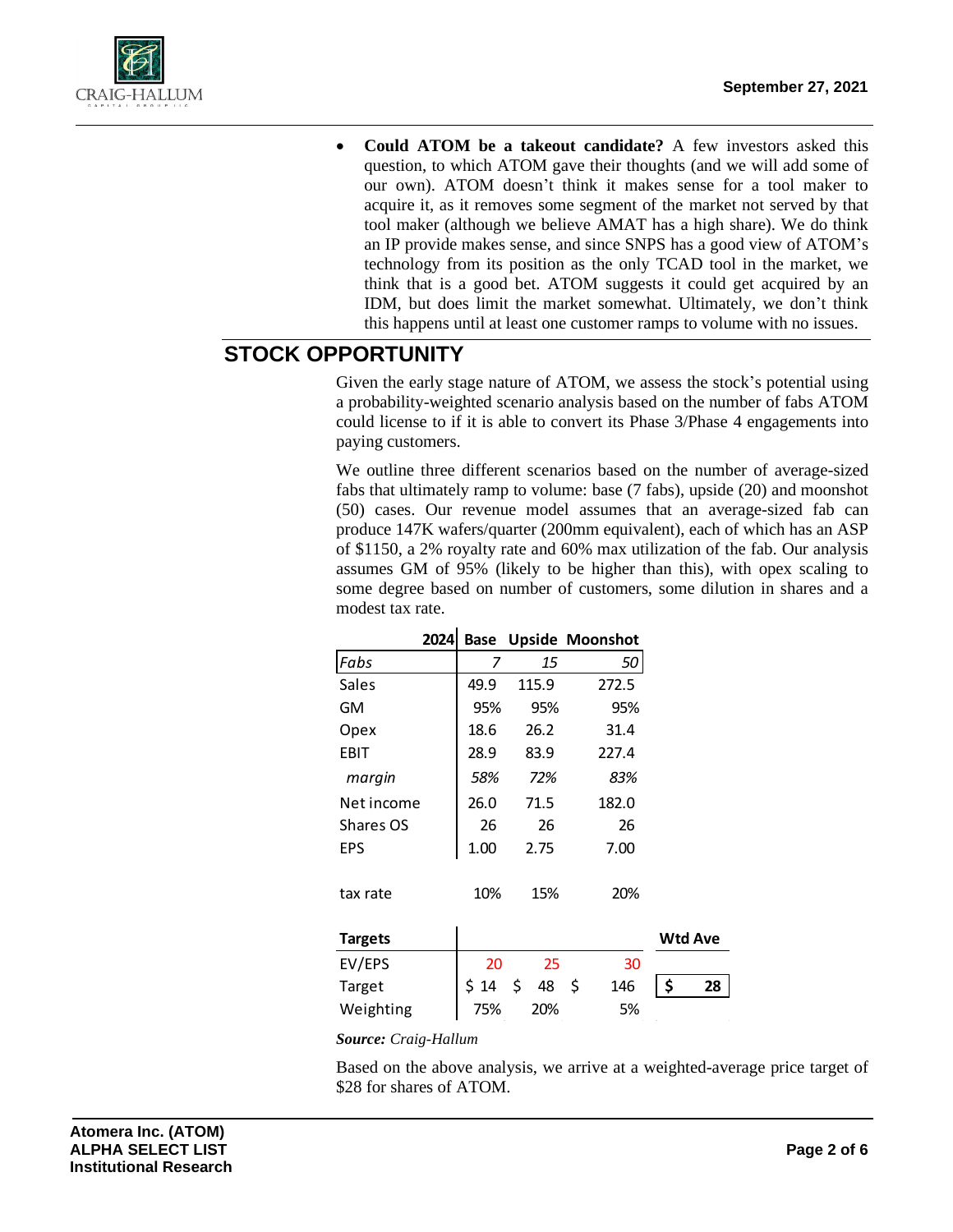

# **RISKS**

We believe an investment in Atomera involves the following risks:

- **Unproven technology:** While ATOM's engagement appears strong, until a single customer moves into full production, there is no proof that the technology is compelling enough for customers to take the risk.
- **Competition:** Atomera is competing in the broader power semiconductor market, including against internal development teams within companies that have "not invented here" mentality.
- **History of losses:** Atomera has yet to make a profit on a quarterly or annual basis, and until it creates sustainable revenues, it will continue to do so. ATOM may have to raise capital via equity raises, as it has done in the past, creating dilution risk for investors.
- **Royalty-based business model:** Atomera's business model makes them highly dependent on the rate of adoption of their technology by semiconductor manufacturers and designers. If demand for MST-enabled products declines, or if manufacturers and designers struggle to incorporate MST into their products, then Atomera will be adversely affected.
- **Changing technologies:** The semiconductor industry is characterized by rapidly changing technologies and industry standards, along with frequent new product introductions. If other technologies render Atomera's MST technology ineffective or obsolete, or if Atomera cannot develop new technologies to meet the semiconductor industry's changing needs, then Atomera could be negatively impacted.
- **Customer concentration:** Atomera finds it likely that their royaltybased revenues will be dependent on relatively few customers. If they lose any of those customers, their revenues could decrease significantly.

# **CRAIG-HALLUM ALPHA SELECT LIST**

The Alpha Select list is an actively researched collection of small, underfollowed public companies that we believe have the potential to become much larger. An "acorn" list of sorts, the Alpha Select List will typically consist of sub-\$500M market cap companies with attractive business models, above average growth trends, favorable macro/secular themes and management teams that we believe have the ability to take the business to the next level.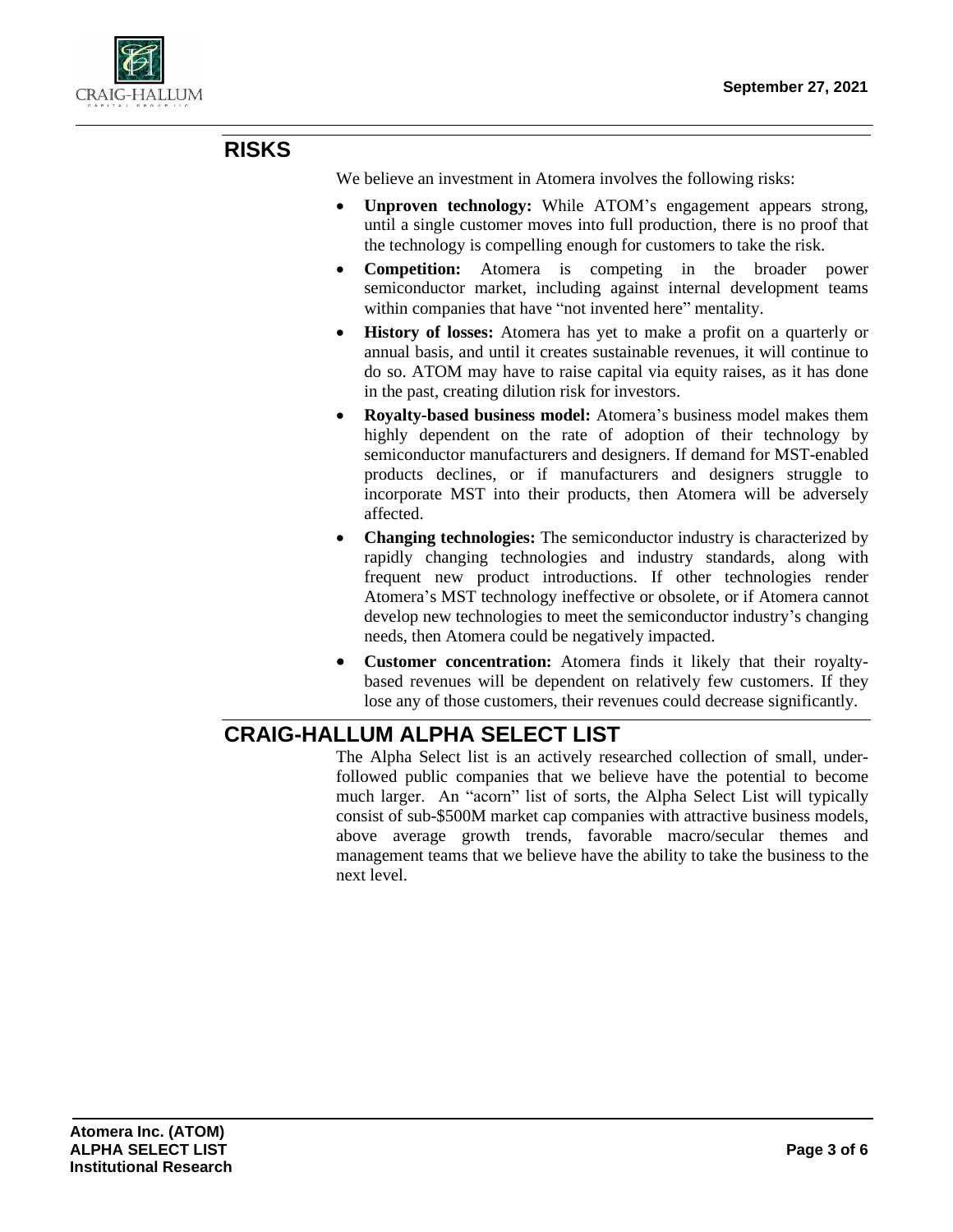

| Atomera Inc (ATOM)                      |        |        |        | FY2021         |                |                          |        |        | <b>FY2022</b> |          |          |        |          | FY2023        |               |             |        |
|-----------------------------------------|--------|--------|--------|----------------|----------------|--------------------------|--------|--------|---------------|----------|----------|--------|----------|---------------|---------------|-------------|--------|
| Income Statement (Pro Forma)            | 2019   | 2020   | Mar-21 | <b>Jun-21</b>  | Sep-21 Dec-21  |                          | 2021   | Mar-22 | <b>Jun-22</b> | $Sep-22$ | $Dec-22$ | 2022   | $Mar-23$ | <b>Jun-23</b> | Sep-23 Dec-23 |             | 2023   |
| FY ends 12/31                           |        |        | 1QA    | 2QA            | 3QE            | 4QE                      |        | 1QE    | 2QE           | 3QE      | 4QE      |        | 1QE      | 2QE           | 3QE           | 4QE         |        |
| (\$ in millions, except per share data) |        |        |        |                |                |                          |        |        |               |          |          |        |          |               |               |             |        |
| Revenue                                 | 0.5    | 0.1    | 0.4    | $\overline{a}$ | $\blacksquare$ | $\overline{\phantom{a}}$ | 0.4    | 0.2    | 0.2           | 0.2      | 0.2      | 0.8    | 0.3      | 0.7           | 3.5           | 6.0         | 10.6   |
| Cost of Revenue                         | 0.3    | 0.0    | 0.0    | 0.0            | 0.0            | 0.0                      | 0.0    | 0.0    | 0.0           | 0.0      | 0.0      | 0.0    | 0.0      | 0.0           | 0.2           | 0.3         | 0.5    |
| <b>Gross Profit</b>                     | 0.3    | 0.0    | 0.4    | 0.0            | 0.0            | 0.0                      | 0.4    | 0.2    | 0.2           | 0.2      | 0.2      | 0.8    | 0.3      | 0.7           | 3.4           | 5.7         | 10.1   |
| R&D                                     | 7.7    | 7.3    | 2.0    | 1.9            | 2.1            | 2.1                      | 8.1    | 2.2    | 2.2           | 2.3      | 2.3      | 8.9    | 2.3      | 2.3           | 2.4           | 2.4         | 9.3    |
| SG&A                                    | 6.2    | 4.6    | 1.3    | 1.0            | 1.5            | 1.5                      | 5.2    | 1.6    | 1.7           | 1.8      | 1.9      | 6.9    | 1.9      | 1.9           | 2.0           | 2.1         | 7.9    |
| <b>Total Opex</b>                       | 13.9   | 11.9   | 3.3    | 2.9            | 2.8            | 2.8                      | 11.7   | 3.0    | 3.1           | 3.2      | 3.4      | 12.6   | 3.4      | 3.4           | 3.6           | 3.6         | 14.0   |
| <b>Operating Income</b>                 | (13.6) | (11.9) | (2.9)  | (2.9)          | (2.8)          | (2.8)                    | (11.3) | (2.8)  | (2.9)         | (3.0)    | (3.2)    | (11.8) | (3.1)    | (2.7)         | (0.2)         | 2.1         | (3.9)  |
| Interest income/(expense)               | 0.3    | 0.0    | 0.0    | 0.0            | 0.1            | 0.1                      | 0.1    | 0.1    | 0.1           | 0.1      | 0.1      | 0.2    | 0.1      | 0.1           | 0.1           | 0.1         | 0.2    |
| Other income/(loss)                     | 0.0    | 0.1    | 0.0    | 0.0            | 0.0            | 0.0                      | 0.0    | 0.0    | 0.0           | 0.0      | 0.0      | 0.0    | 0.0      | 0.0           | 0.0           | 0.0         | 0.0    |
| Income Before Taxes                     | (13.3) | (11.7) | (2.9)  | (2.9)          | (2.7)          | (2.7)                    | (11.2) | (2.7)  | (2.8)         | (3.0)    | (3.1)    | (11.6) | (3.1)    | (2.7)         | (0.1)         | 2.2         | (3.7)  |
| Taxes (Benefit)                         | (0.2)  | (0.5)  | 0.0    | 0.0            | 0.0            | 0.0                      | 0.0    | 0.0    | 0.0           | 0.0      | 0.0      | 0.0    | (0.1)    | (0.1)         | (0.0)         | 0.2         | 0.0    |
| Net Income                              | (13.1) | (11.7) | (2.9)  | (2.9)          | (2.7)          | (2.7)                    | (11.2) | (2.7)  | (2.8)         | (3.0)    | (3.1)    | (11.6) | (3.0)    | (2.6)         | (0.1)         | 2.0         | (3.7)  |
|                                         |        |        |        |                |                |                          |        |        |               |          |          |        |          |               |               |             |        |
| <b>EPS Diluted</b>                      | (0.83) | (0.63) | (0.13) | (0.13)         | (0.12)         | (0.12)                   | (0.50) | (0.12) | (0.12)        | (0.13)   | (0.13)   | (0.50) | (0.13)   | (0.11)        | (0.01)        | 0.08        | (0.17) |
| <b>Operating EPS</b>                    | (0.85) | (0.63) | (0.13) | (0.13)         | (0.12)         | (0.12)                   | (0.50) | (0.12) | (0.12)        | (0.13)   | (0.14)   | (0.51) | (0.13)   | (0.11)        | (0.01)        | 0.07        | (0.18) |
| <b>Diluted Shares</b>                   | 15.8   | 18.7   | 22.1   | 22.5           | 22.6           | 22.7                     | 22.5   | 22.8   | 22.9          | 23.1     | 23.2     | 23.0   | 23.3     | 23.4          | 23.5          | 26.6        | 24.2   |
| Margin Analysis (Pro Forma)             |        |        |        |                |                |                          |        |        |               |          |          |        |          |               |               |             |        |
| Gross margins                           | 52.5%  | 79.0%  | n/m    | n/m            | n/m            | n/m                      | n/m    | 95.0%  | 95.0%         | 95.0%    | 95.0%    | 95.0%  | 95.0%    | 95.0%         | 95.0%         | 95.0%       | 95.0%  |
| R&D                                     | n/m    | n/m    | n/m    | n/m            | n/m            | n/m                      | n/m    | n/m    | n/m           | n/m      | n/m      | n/m    | n/m      | n/m           | 66.4%         | 38.9%       | 87.9%  |
| SG&A                                    | n/m    | n/m    | n/m    | n/m            | n/m            | n/m                      | n/m    | n/m    | n/m           | n/m      | n/m      | n/m    | n/m      | n/m           | n/m           | n/m         | n/m    |
| Operating margin                        | n/m    | n/m    | n/m    | n/m            | n/m            | n/m                      | n/m    | n/m    | n/m           | n/m      | n/m      | n/m    | n/m      | n/m           | n/m           | n/m         | n/m    |
| Pretax margin                           | n/m    | n/m    | n/m    | n/m            | n/m            | n/m                      | n/m    | n/m    | n/m           | n/m      | n/m      | n/m    | n/m      | n/m           | n/m           | n/m         | n/m    |
| Net margin                              | n/m    | n/m    | n/m    | n/m            | n/m            | n/m                      | n/m    | n/m    | n/m           | n/m      | n/m      | n/m    | n/m      | n/m           | n/m           | n/m         | n/m    |
| Growth, Q/Q                             |        |        |        |                |                |                          |        |        |               |          |          |        |          |               |               |             |        |
| Revenue                                 |        |        | n/a    | $-100%$        | n/a            | n/a                      |        | n/a    | 0%            | 0%       | 0%       |        | 50%      | 134%          | 405%          | 71%         |        |
| <b>EPS</b>                              |        |        | $-10%$ | $-2%$          | $-7%$          | 1%                       |        | $-2%$  | 3%            | 5%       | 5%       |        | $-4%$    | $-15%$        |               | -95% -1597% |        |
| Growth, Y/Y                             |        |        |        |                |                |                          |        |        |               |          |          |        |          |               |               |             |        |
| Revenue                                 | 117%   | $-88%$ | 545%   | n/a            | n/a            | n/a                      | 545%   | $-50%$ | n/a           | n/a      | n/a      | 100%   | 50%      | 250%          | 1670%         | 2922%       | 1223%  |
| <b>EPS</b>                              | $-19%$ | $-25%$ | $-24%$ | $-24%$         | $-16%$         | $-17%$                   | $-20%$ | $-10%$ | $-5%$         | 7%       | 11%      | 1%     | 9%       | $-10%$        | $-96%$        | $-157%$     | $-67%$ |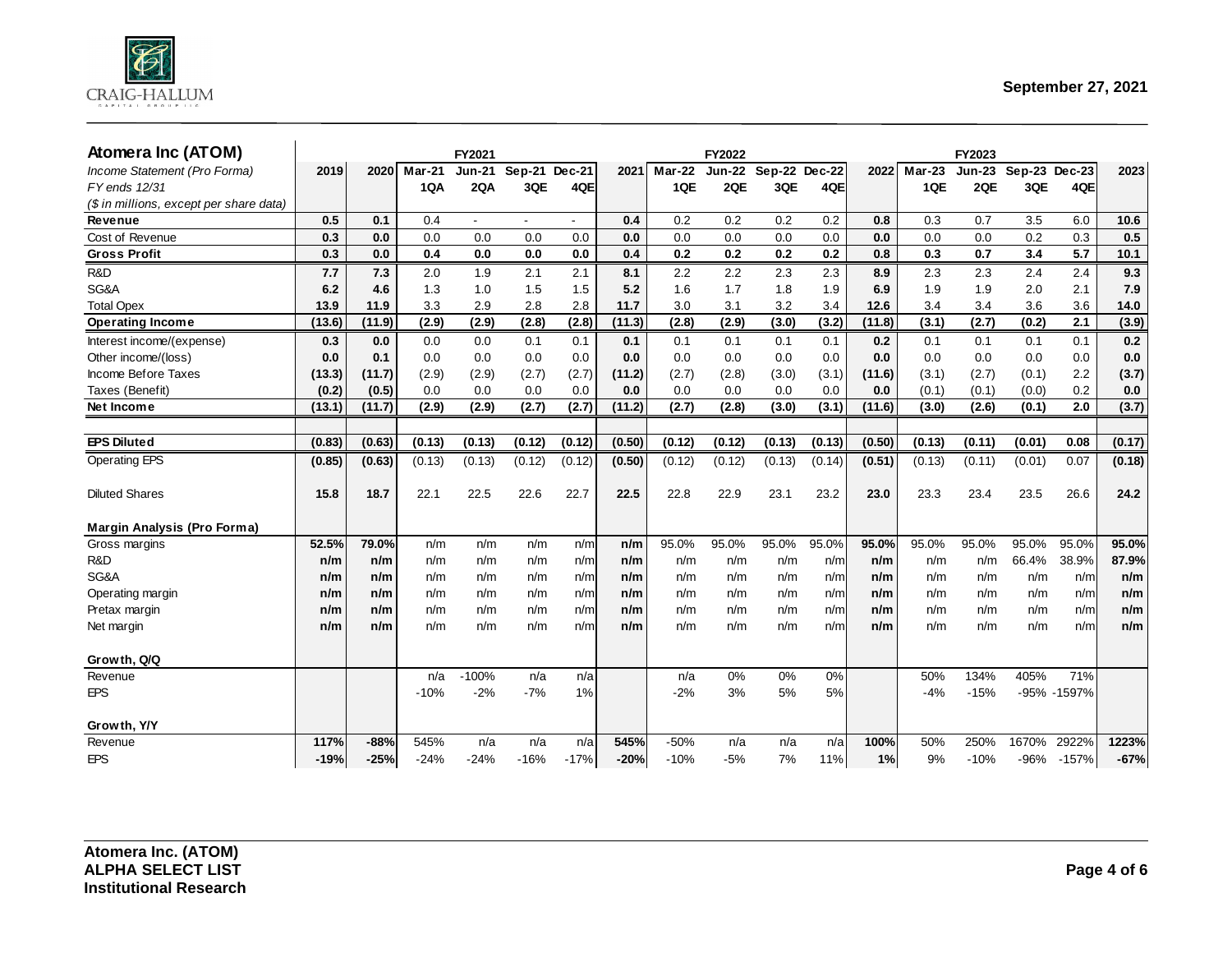

| <b>Atomera Inc (ATOM)</b>               |      |      |                          | FY2021 |                          |                          |      |               | FY2022                   |                          |                          |      |        | FY2023                   |          |        |         |
|-----------------------------------------|------|------|--------------------------|--------|--------------------------|--------------------------|------|---------------|--------------------------|--------------------------|--------------------------|------|--------|--------------------------|----------|--------|---------|
| <b>Balance Sheet</b>                    | 2019 | 2020 | <b>Mar-21</b>            | Jun-21 | $Sep-21$                 | Dec-21                   | 2021 | <b>Mar-22</b> | <b>Jun-22</b>            | $Sep-22$                 | Dec-22                   | 2022 | Mar-23 | <b>Jun-23</b>            | $Sep-23$ | Dec-23 | 2023    |
| FY ends 12/31                           |      |      | 1QA                      | 2QA    | 3QE                      | 4QE                      |      | 1QE           | 2QE                      | 3QE                      | 4QE                      |      | 1QE    | 2QE                      | 3QE      | 4QE    |         |
| (\$ in millions, except per share data) |      |      |                          |        |                          |                          |      |               |                          |                          |                          |      |        |                          |          |        |         |
| <b>ASSETS</b>                           |      |      |                          |        |                          |                          |      |               |                          |                          |                          |      |        |                          |          |        |         |
| Cash and short-term investments         | 14.9 | 37.9 | 36.7                     | 34.3   | 31.9                     | 29.7                     | 29.7 | 27.4          | 25.1                     | 22.7                     | 20.1                     | 20.1 | 17.6   | 15.1                     | 13.1     | 13.4   | 13.4    |
| Account receivables, net                | 0.0  | 0.0  | 0.1                      | 0.0    | 0.0                      | 0.0                      | 0.0  | 0.2           | 0.2                      | 0.2                      | 0.2                      | 0.2  | 0.2    | 0.5                      | 2.8      | 4.7    | 4.7     |
| Inventories                             | 0.0  | 0.0  | 0.0                      | 0.0    | 0.0                      | 0.0                      | 0.0  | 0.0           | 0.0                      | 0.0                      | 0.0                      | 0.0  | 0.0    | 0.0                      | 0.0      | 0.0    | 0.0     |
| Other current assets                    | 0.1  | 0.1  | 0.8                      | 0.7    | 0.7                      | 0.7                      | 0.7  | 0.7           | 0.7                      | 0.7                      | 0.7                      | 0.7  | 0.7    | 0.7                      | 0.7      | 0.7    | 0.7     |
| Total current assets                    | 15.0 | 38.1 | 37.6                     | 35.0   | 32.6                     | 30.4                     | 30.4 | 28.2          | 25.9                     | 23.5                     | 21.0                     | 21.0 | 18.4   | 16.3                     | 16.5     | 18.8   | 18.8    |
|                                         |      |      |                          |        |                          |                          |      |               |                          |                          |                          |      |        |                          |          |        |         |
| Net PPE                                 | 0.1  | 0.2  | 0.2                      | 0.2    | 0.2                      | 0.2                      | 0.2  | 0.2           | 0.2                      | 0.2                      | 0.2                      | 0.2  | 0.2    | 0.2                      | 0.2      | 0.2    | 0.2     |
| Operating lease right-of-use assets     | 0.2  | 0.7  | 1.0                      | 1.0    | 1.0                      | 1.0                      | 1.0  | 1.0           | 1.0                      | 1.0                      | 1.0                      | 1.0  | 1.0    | 1.0                      | 1.0      | 1.0    | 1.0     |
| Long-term investments                   | 0.0  | 0.0  | 0.0                      | 0.0    | 0.0                      | 0.0                      | 0.0  | 0.0           | 0.0                      | 0.0                      | 0.0                      | 0.0  | 0.0    | 0.0                      | 0.0      | 0.0    | 0.0     |
| Other assets, net                       | 0.0  | 0.5  | 0.5                      | 0.5    | 0.5                      | 0.5                      | 0.5  | 0.5           | 0.5                      | 0.5                      | 0.5                      | 0.5  | 0.5    | 0.5                      | 0.5      | 0.5    | 0.5     |
| <b>Total assets</b>                     | 15.2 | 39.4 | 39.3                     | 36.7   | 34.2                     | 32.0                     | 32.0 | 29.8          | 27.6                     | 25.2                     | 22.6                     | 22.6 | 20.1   | 18.0                     | 18.1     | 20.5   | 20.5    |
|                                         |      |      |                          |        |                          |                          |      |               |                          |                          |                          |      |        |                          |          |        |         |
| <b>LIABILITIES</b>                      |      |      |                          |        |                          |                          |      |               |                          |                          |                          |      |        |                          |          |        |         |
| Account payable                         | 0.3  | 0.4  | 0.5                      | 0.4    | 0.4                      | 0.4                      | 0.4  | 0.4           | 0.4                      | 0.4                      | 0.4                      | 0.4  | 0.4    | 0.4                      | 0.4      | 0.4    | 0.4     |
| <b>Accrued liabilities</b>              | 1.0  | 0.9  | 0.5                      | 0.5    | 0.5                      | 0.5                      | 0.5  | 0.5           | 0.5                      | 0.5                      | 0.5                      | 0.5  | 0.5    | 0.5                      | 0.5      | 0.5    | 0.5     |
| Other                                   | 0.2  | 0.1  | 0.2                      | 0.2    | 0.2                      | 0.2                      | 0.2  | 0.2           | 0.2                      | 0.2                      | 0.2                      | 0.2  | 0.2    | 0.2                      | 0.2      | 0.2    | 0.2     |
| Short term debt                         | 0.0  | 0.0  | 0.0                      | 0.0    | 0.0                      | 0.0                      | 0.0  | 0.0           | 0.0                      | 0.0                      | 0.0                      | 0.0  | 0.0    | 0.0                      | 0.0      | 0.0    | 0.0     |
| <b>Total current liabilities</b>        | 1.5  | 1.4  | 1.2                      | 1.1    | 1.1                      | 1.1                      | 1.1  | 1.1           | 1.1                      | 1.1                      | 1.1                      | 1.1  | 1.1    | 1.1                      | 1.1      | 1.1    | 1.1     |
|                                         |      |      |                          |        |                          |                          |      |               |                          |                          |                          |      |        |                          |          |        |         |
| Long-term liabilities                   | 0.0  | 0.6  | 0.9                      | 0.9    | 0.9                      | 0.9                      | 0.9  | 0.9           | 0.9                      | 0.9                      | 0.9                      | 0.9  | 0.9    | 0.9                      | 0.9      | 0.9    | 0.9     |
| Long-term debt                          | 0.0  | 0.0  | 0.0                      | 0.0    | 0.0                      | 0.0                      | 0.0  | 0.0           | 0.0                      | 0.0                      | 0.0                      | 0.0  | 0.0    | 0.0                      | 0.0      | 0.0    | $0.0\,$ |
| <b>Total liabilities</b>                | 1.5  | 2.1  | 2.1                      | 2.0    | 2.0                      | 2.0                      | 2.0  | 2.0           | 2.0                      | 2.0                      | 2.0                      | 2.0  | 2.0    | 2.0                      | 2.0      | 2.0    | 2.0     |
|                                         |      |      |                          |        |                          |                          |      |               |                          |                          |                          |      |        |                          |          |        |         |
| Total shareholders' equity              | 13.8 | 37.3 | 37.2                     | 34.7   | 32.2                     | 30.0                     | 30.0 | 27.8          | 25.6                     | 23.1                     | 20.6                     | 20.6 | 18.1   | 15.9                     | 16.1     | 18.5   | 18.5    |
|                                         |      |      |                          |        |                          |                          |      |               |                          |                          |                          |      |        |                          |          |        |         |
| <b>Total liabilities &amp; equity</b>   | 15.2 | 39.4 | 39.3                     | 36.7   | 34.2                     | 32.0                     | 32.0 | 29.8          | 27.6                     | 25.2                     | 22.6                     | 22.6 | 20.1   | 18.0                     | 18.1     | 20.5   | 20.5    |
|                                         |      |      |                          |        |                          |                          |      |               |                          |                          |                          |      |        |                          |          |        |         |
| <b>Operating Activity</b>               |      |      |                          |        |                          |                          |      |               |                          |                          |                          |      |        |                          |          |        |         |
| Day sales outstanding                   | 22   | ä,   | 15                       | na     | 70                       | 70                       | na   | 70            | 70                       | 70                       | 70                       | 70   | 70     | 70                       | 70       | 70     | 70      |
| <b>Inventory turns</b>                  |      |      | $\overline{\phantom{a}}$ |        | $\overline{\phantom{0}}$ | $\overline{\phantom{a}}$ |      |               | $\blacksquare$           | $\overline{\phantom{a}}$ |                          |      |        | $\overline{\phantom{a}}$ |          |        |         |
| Inventory days                          |      | ٠    | $\overline{\phantom{a}}$ |        | $\overline{\phantom{0}}$ | $\overline{\phantom{a}}$ |      |               | $\overline{\phantom{0}}$ | $\blacksquare$           | $\overline{\phantom{a}}$ |      |        |                          |          |        |         |
| Payable period                          | n/a  | n/a  | n/a                      | n/a    | 35                       | 35                       | 35   | 35            | 35                       | 35                       | 35                       | 35   | 35     | 35                       | 35       | 35     | 35      |
| Cash conversion cycle                   | n/a  | n/a  | n/a                      | n/a    | 35                       | 35                       | n/a  | 35            | 35                       | 35                       | 35                       | 35   | 35     | 35                       | 35       | 35     | 35      |
| Book value per share                    | 0.87 | 1.99 | 1.68                     | 1.54   | 1.43                     | 1.32                     | 1.34 | 1.22          | 1.11                     | 1.00                     | 0.89                     | 0.90 | 0.78   | 0.68                     | 0.69     | 0.69   | 0.76    |
| Cash per share                          | 0.94 | 2.02 | 1.66                     | 1.53   | 1.41                     | 1.31                     | 1.32 | 1.20          | 1.09                     | 0.98                     | 0.87                     | 0.88 | 0.75   | 0.64                     | 0.56     | 0.50   | 0.56    |